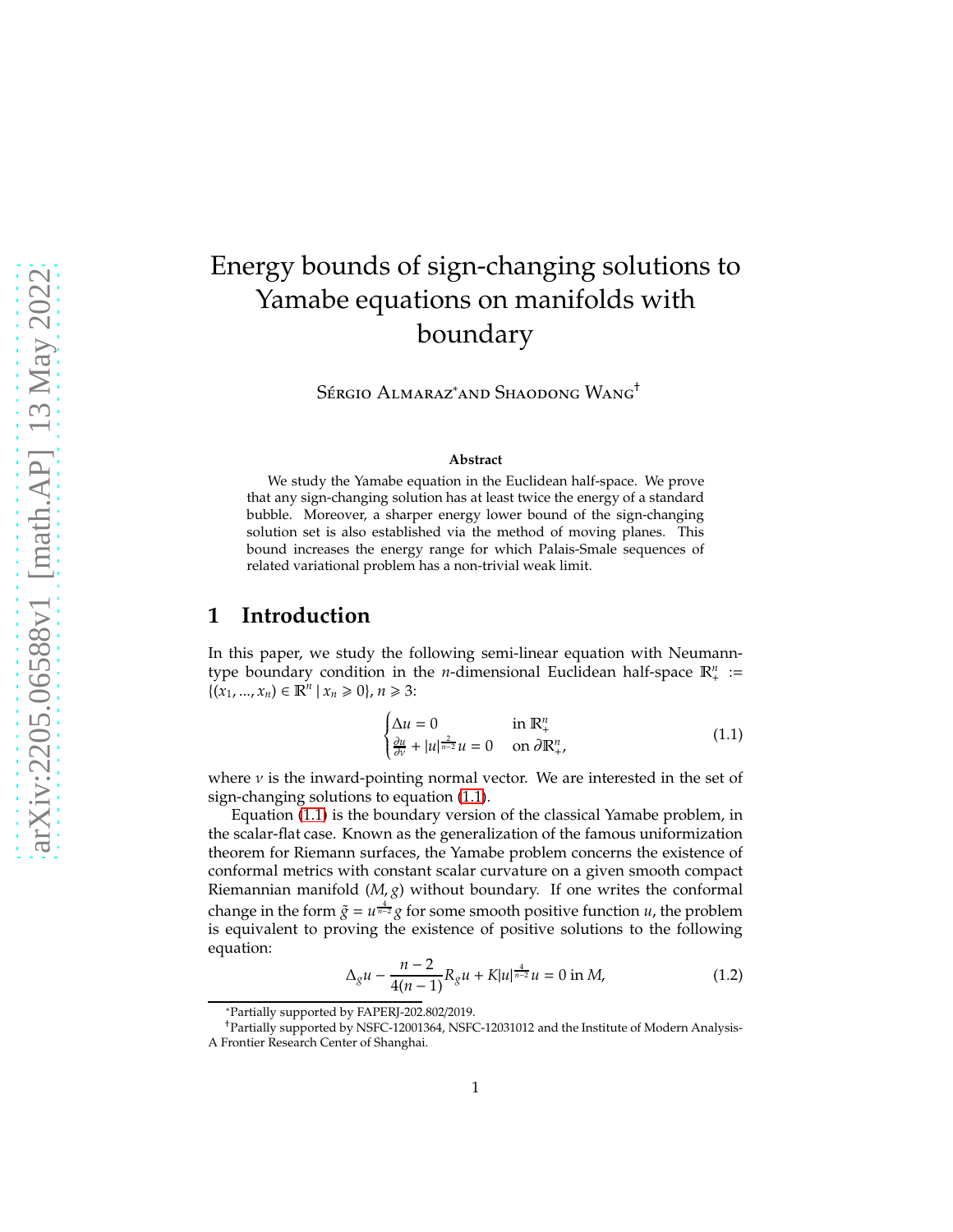where  $\Delta_g := div_g \nabla$  is the Laplace-Beltrami operator,  $R_g$  denotes the scalar curvature of (*M*, *g*) and *K* here corresponds to the prescribed constant scalar curvature of the conformal metric  $\tilde{g}$ . Existence of positive solutions to [\(1.2\)](#page-0-1) has been obtained by the combined work of Aubin [\[8\]](#page-12-0), Schoen [\[35\]](#page-14-0), Trudinger [\[37\]](#page-14-1) and Yamabe [\[39\]](#page-15-0). The study of multiplicity of positive solutions has also drawn wide attention ever since it was brought up by Schoen in his Stanford lectures in 1988. He asked if the set of positive solutions to [\(1.2\)](#page-0-1) is compact in the sense that it is bounded in the  $C^{2,\alpha}$ -topology for some  $0 < \alpha < 1$ . This problem has been studied extensively by many mathematicians and was finally solved by Khuri, Marques and Schoen in [\[27\]](#page-14-2), where they showed that the set is compact if the dimension of the manifold satisfies  $3 \le n \le 24$ . On the other hand, lack of compactness was proved by Brendle [\[9\]](#page-13-0) and Brendle and Marques [\[11\]](#page-13-1) when  $n \geqslant 25$ .

Less is known about the set of sign-changing solutions to equation [\(1.2\)](#page-0-1). In a classical paper by Ding [\[18\]](#page-13-2), he established the existence of infinitely many sign-changing solutions to [\(1.2\)](#page-0-1) in the Euclidean space, or equivalently, on the standard sphere, with unbounded energy. Using a variation of the method of moving planes, Weth [\[38\]](#page-15-1) obtained a sharper energy lower bound of the set of sign-changing solutions. For further references on the existence and multiplicity of sign-changing solutions to the Yamabe equation on general Riemannian manifolds, see for example Ammann and Humbert [\[7\]](#page-12-1), Clapp and Fernández [\[14\]](#page-13-3), Clapp, Saldaña and Szulkin [\[15\]](#page-13-4), del Pino, Musso, Pacard and Pistoia [\[16,](#page-13-5) [17\]](#page-13-6), Fernández and Petean [\[23\]](#page-14-3), Henry [\[26\]](#page-14-4), Musso and Wei [\[33\]](#page-14-5), Petean [\[34\]](#page-14-6) and the references within.

In the case where (*M*, *g*) has a non-empty boundary, Escobar [\[20\]](#page-13-7) proposed and studied the following boundary version of the Yamabe problem in the scalar-flat case. Given a smooth compact Riemannian manifold with boundary ∂*M*, is there a conformal metric with zero scalar curvature and constant boundary mean curvature? If we write similarly the conformal change as  $\tilde{g} = u^{\frac{4}{n-2}}g$ , then the problem is equivalent to proving the existence of positive solutions to the following equation:

<span id="page-1-0"></span>
$$
\begin{cases} \Delta_g u - \frac{n-2}{4(n-1)} R_g u = 0 & \text{in } M \\ \frac{\partial u}{\partial v_g} - \frac{n-2}{2} h_g u + K |u|^{\frac{2}{n-2}} u = 0 & \text{on } \partial M, \end{cases}
$$
(1.3)

where  $v_g$  is the inward-pointing normal vector,  $h_g$  denotes the boundary mean curvature, and *K* now corresponds to the prescribed constant mean curvature with respect to  $\tilde{g}$ . Regularity of solutions to [\(1.3\)](#page-1-0) was obtained by Cherrier [\[13\]](#page-13-8). Existence results were established by Almaraz [\[2\]](#page-12-2), Brendle and Chen [\[10\]](#page-13-9), Escobar [\[20\]](#page-13-7), Marques [\[30,](#page-14-7) [31\]](#page-14-8) and Mayer and Ndiaye [\[32\]](#page-14-9). For compactness and non-compactness results, see for example Almaraz [\[3,](#page-12-3) [4\]](#page-12-4), Almaraz, Queiroz and Wang [\[6\]](#page-12-5), Felli and Ahmedou [\[21,](#page-13-10) [22\]](#page-13-11), Ghimenti and Micheletti [\[24\]](#page-14-10) and Kim, Musso and Wei [\[28\]](#page-14-11).

Equation [\(1.1\)](#page-0-0) is called critical due to the lack of compactness of the corresponding Sobolev trace embedding. As a result, the traditional variational method cannot be applied directly here to prove the existence of solutions.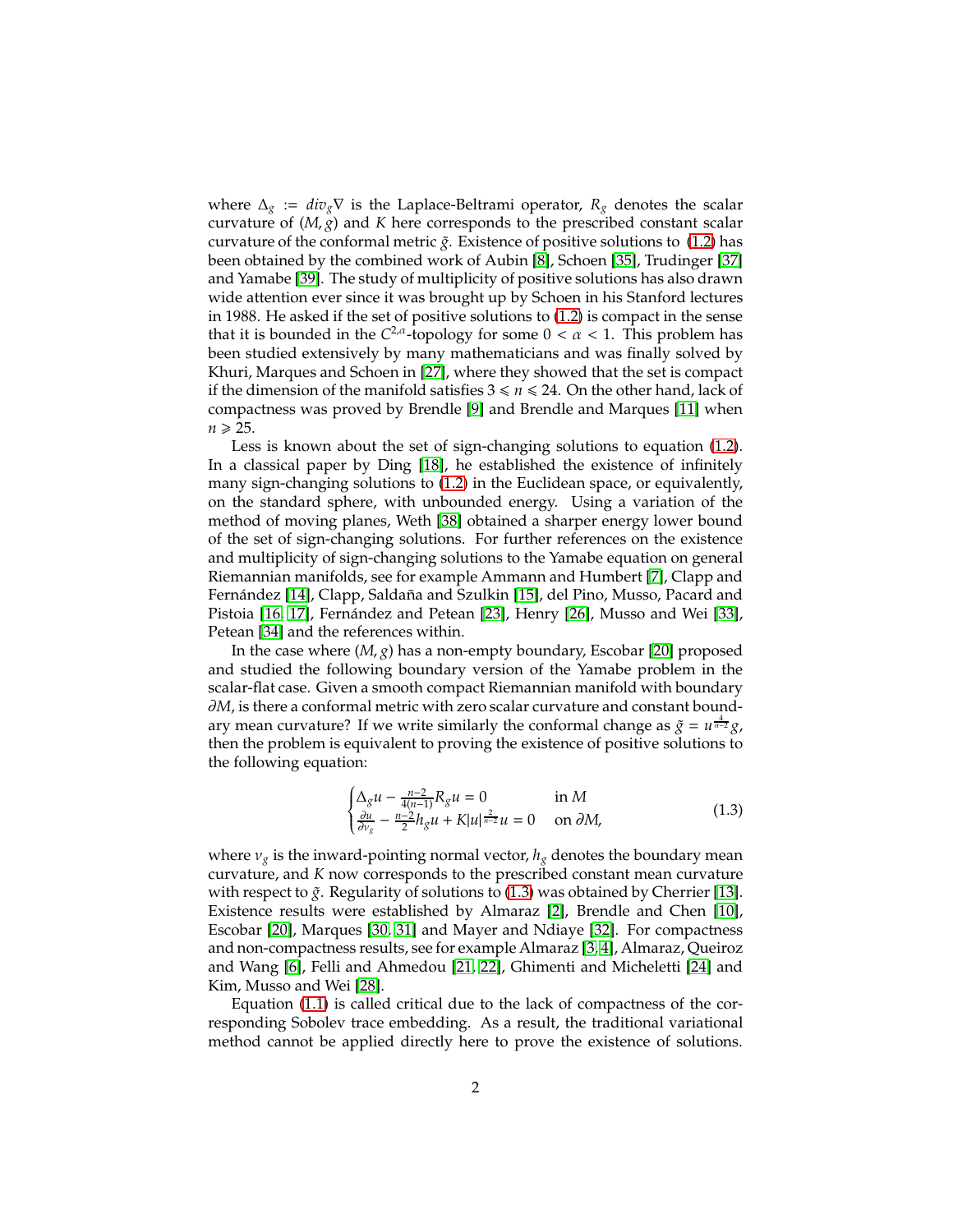Solutions to [\(1.1\)](#page-0-0) are critical points of the functional

<span id="page-2-4"></span>
$$
I(u) = \frac{1}{2} \int_{\mathbb{R}^n_+} |\nabla u|^2 - \frac{1}{2^*} \int_{\partial \mathbb{R}^n_+} |u|^{2^*}, \tag{1.4}
$$

where  $2^* := \frac{2(n-1)}{n-2}$  $\frac{n-1}{n-2}$  denotes the critical power of the following Sobolev trace inequality:

<span id="page-2-0"></span>
$$
\int_{\mathbb{R}^n_+} |\nabla u|^2 \ge S_n \left( \int_{\partial \mathbb{R}^n_+} |u|^{2^*} \right)^{\frac{2}{2^*}}.
$$
\n(1.5)

Here  $S_n$  is the Sobolev best constant.

Define  $D^{1,2}(\mathbb{R}^n_+)$  to be the completion of smooth functions with compact support with respect to the norm

$$
||u||_{D} = \left(\int_{\mathbb{R}^n_+} |\nabla u|^2\right)^{\frac{1}{2}}.
$$

Throughout the paper, we use the term standard bubbles to denote the following functions:

<span id="page-2-1"></span>
$$
U(\varepsilon, y; x, t) := \left(\frac{(n-2)\varepsilon}{(\varepsilon + t)^2 + |x - y|^2}\right)^{\frac{n-2}{2}} \text{ for } x \in \mathbb{R}^{n-1}, t \ge 0,
$$
 (1.6)

where  $\varepsilon > 0$ ,  $y \in \mathbb{R}^{n-1}$ . We also write

$$
B := \{U(\varepsilon, y; x, t) : \varepsilon > 0, y \in \mathbb{R}^{n-1}\}\
$$

as the set of all standard bubbles. We sometimes use  $U(\varepsilon, y)$  to denote  $U(\varepsilon, y; x, t)$ when there is no possible confusion. It is well known that *B* is the set of all the positive solutions to [\(1.1\)](#page-0-0). Moreover, *B* is also the set of least energy critical points of *I* with  $I(U(\varepsilon, y)) = \frac{1}{2(n-1)} S_n^{n-1}$  for any  $\varepsilon > 0$ ,  $y \in \mathbb{R}^{n-1}$ . Equality holds in [\(1.5\)](#page-2-0) if and only if *u* takes the form of standard bubbles [\(1.6\)](#page-2-1) up to a constant multiple. See for example Escobar [\[19\]](#page-13-12).

Via the extension method developed by Caffarelli and Silvestre [\[12\]](#page-13-13), the existence of a solution  $u$  to [\(1.1\)](#page-0-0) is equivalent to the existence of a solution  $\bar{u}$  to the following fractional equation:

<span id="page-2-2"></span>
$$
(-\Delta)^{\frac{1}{2}}\bar{u} = |\bar{u}|^{\frac{2}{n-2}}\bar{u} \text{ in } \mathbb{R}^{n-1},\tag{1.7}
$$

where  $\bar{u} = u|_{\partial \mathbb{R}^n_+}$ . Just recently, using a similar method as in Ding [\[18\]](#page-13-2), Abreu, Barbosa and Ramirez [\[1\]](#page-12-6) established the existence of sign-changing solutions to [\(1.7\)](#page-2-2) with unbounded energy. In particular, they proved the following:

<span id="page-2-3"></span>**Theorem 1.1** ([\[1\]](#page-12-6))**.** *Equation* [\(1.7\)](#page-2-2) *has an unbounded sequence of sign-changing*  $solutions \{\bar{u}_k\}_{k \in \mathbb{N}} \subset D^{\frac{1}{2},2}(\mathbb{R}^{n-1})$  *when*  $n \geq 4$ *.*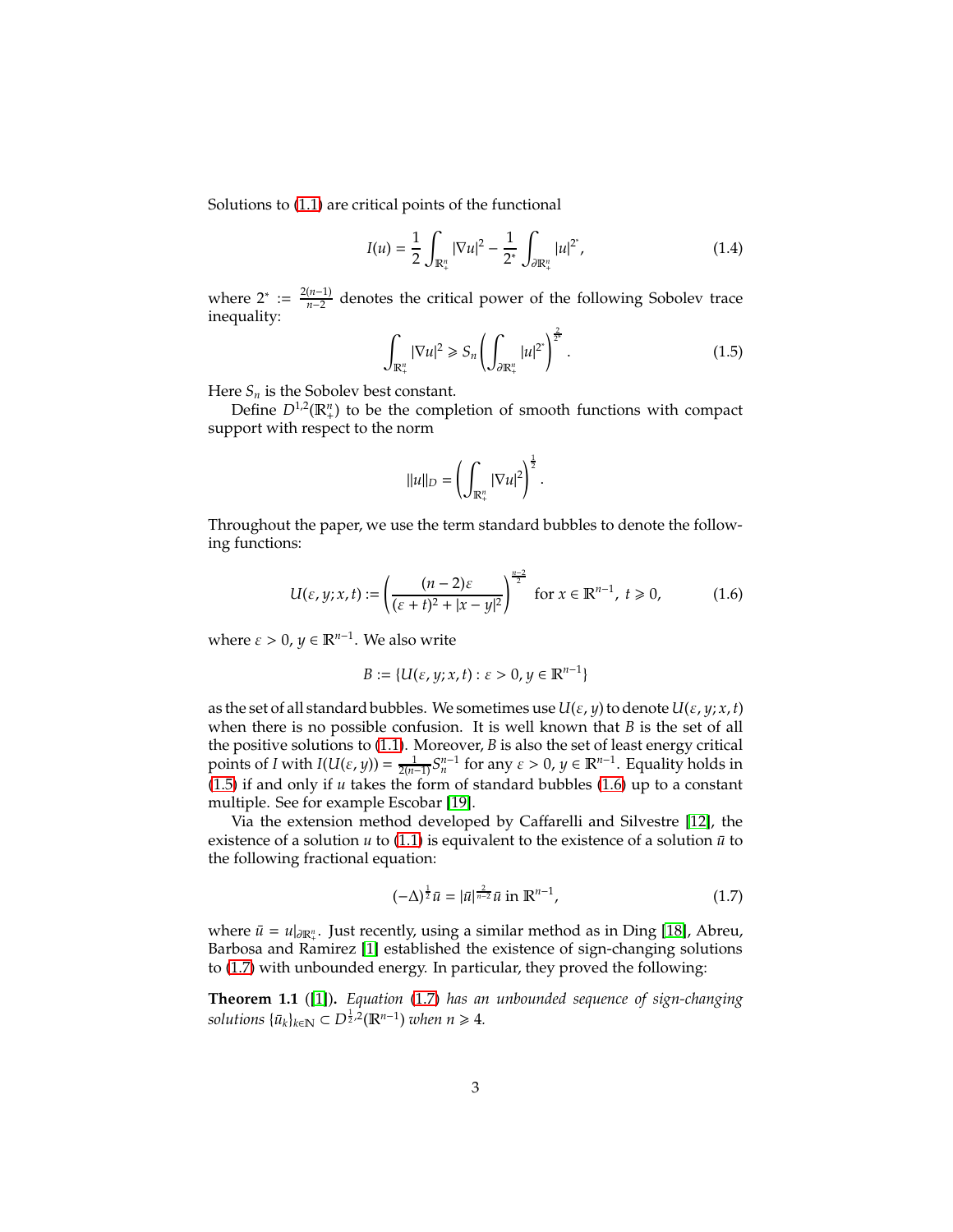Here, the space  $D^{s,2}(\mathbb{R}^n)$ ,  $0 < s < 1$ , is defined to be the completion of smooth functions with compact support with respect to the norm

$$
||u||_s := \left(\int_{\mathbb{R}^n} u(-\Delta)^s u\right)^{\frac{1}{2}}.
$$

For more details on the fractional Laplacian operator and related function spaces, see Section 2. Using the extension method, it is easy to see that an unbounded sequence of solutions to [\(1.7\)](#page-2-2) in  $D^{\frac{1}{2},2}(\mathbb{R}^{n-1})$  corresponds to an unbounded sequence of solutions to  $(1.1)$  in  $D^{1,2}(\mathbb{R}^n_+)$ .

As a corollary of Theorem [1.1,](#page-2-3) we can obtain the following existence result of sign-changing solutions to equation [\(1.1\)](#page-0-0):

<span id="page-3-0"></span>**Corollary 1.2.** *There exists a sequence of sign-changing solutions*  $\{u_k\}_{k \in \mathbb{N}} \subset D^{1,2}(\mathbb{R}^n_+)$ *of*  $(1.1)$  *such that*  $\lim_{k \to +\infty} I(u_k) \to +\infty$  *when*  $n \geq 4$ *.* 

Corollary [1.2](#page-3-0) establishes the existence of sign-changing solutions of different energy levels. As we have already mentioned, all positive solutions of [\(1.1\)](#page-0-0), i.e., all standard bubbles, have the same level of energy  $\frac{1}{2(n-1)}S_n^{n-1}$  and they are the set of least energy solutions. The following proposition states that any sign-changing solution to [\(1.1\)](#page-0-0) has at least twice the energy of the standard bubbles:

<span id="page-3-1"></span>**Proposition 1.3.** *Every sign-changing solution*  $u \in D^{1,2}(\mathbb{R}^n_+)$  *of* [\(1.1\)](#page-0-0) *satisfies*  $I(u)$  >  $\frac{1}{n-1}S_n^{n-1}$  where  $S_n$  is the Sobolev best constant defined in [\(1.5\)](#page-2-0).

A natural question is whether the energy lower bound in Proposition [1.3](#page-3-1) is sharp. Our next result is inspired by [\[38\]](#page-15-1) and gives a negative answer to that.

<span id="page-3-2"></span>**Theorem 1.4.** *There exists*  $\gamma > 0$  *such that*  $I(u) \ge \frac{1}{n-1} S_n^{n-1} + \gamma$  for any sign-changing *solution*  $u \in D^{1,2}(\mathbb{R}^n_+)$  of [\(1.1\)](#page-0-0)*.* 

As an application of Theorem [1.4,](#page-3-2) let us consider the following equation in a bounded domain *D* ⊂ R*<sup>n</sup>* with smooth boundary ∂*D*:

<span id="page-3-3"></span>
$$
\begin{cases} \Delta u = 0 & \text{in } D\\ \frac{\partial u}{\partial v} + \lambda u + |u|^{\frac{2}{n-2}}u = 0 & \text{on } \partial D, \end{cases}
$$
 (1.8)

where  $\lambda \in \mathbb{R}$  and  $\nu$  points inwards. The corresponding functional is

$$
I_{\lambda,D}(u) = \frac{1}{2} \int_D |\nabla u|^2 - \frac{\lambda}{2} \int_{\partial D} u^2 - \frac{1}{2^*} \int_{\partial D} |u|^{2^*}.
$$
 (1.9)

A slight modification of [\[5,](#page-12-7) Theorem 1.3] to include sign-changing functions produces the following Struwe-type compactness result:

<span id="page-3-4"></span>**Theorem 1.5** ([\[5\]](#page-12-7)). *Suppose a sequence*  $\{u_k\}_{k\in\mathbb{N}} \subset H^1(D)$  *is such that*  $\{I_{\lambda,D}(u_k)\}$  *is bounded and*

$$
\nabla I_{\lambda,D}(u_k) \to 0 \quad \text{as } k \to +\infty.
$$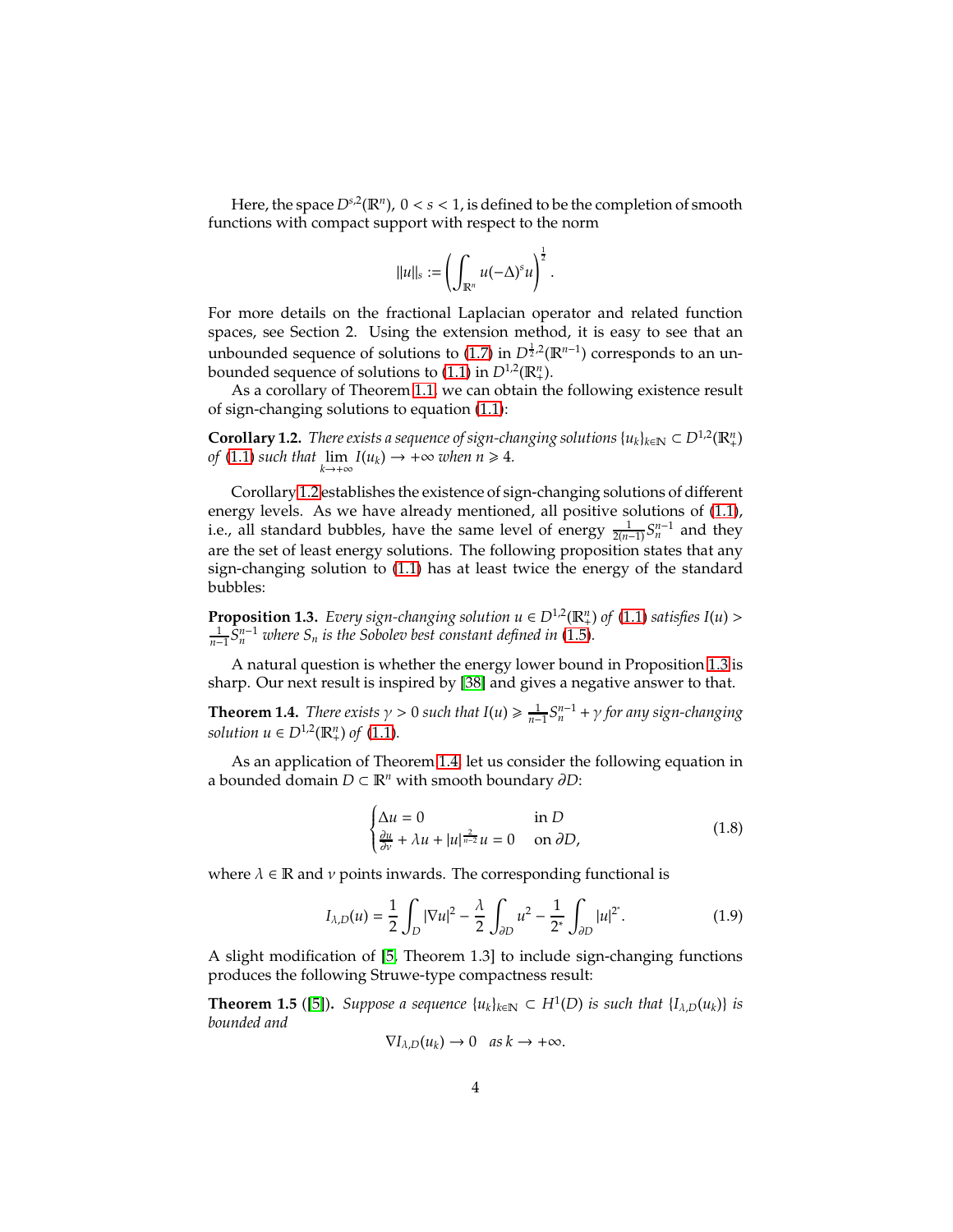*Then there exist m*  $\in$  {0, 1, 2, ...}, *a solution u*<sup>0</sup>  $\in$  *H*<sup>1</sup>(D) *of* [\(1.8\)](#page-3-3), *m non-trivial solutions u*<sup>(*j*)</sup> ∈ *D*<sup>1,2</sup>( $\mathbb{R}^n_+$ ) *of* [\(1.1\)](#page-0-0)*, sequences* { $R_k^{(j)}$  $\mathbb{R}^{(j)}$  > 0} $_{k \in \mathbb{N}}$  and sequences  $\{x_k^{(j)}\}$ *k* }*k*∈<sup>N</sup> ⊂ ∂*D,*  $1 \leqslant j \leqslant m$  such that the whole satisfies the following conditions for  $1 \leqslant \widetilde{j} \leqslant m$ , possibly *after taking a subsequence:*

 $\chi^{(i)}(i) R_k^{(j)} \to +\infty$  as  $k \to +\infty$ ; *(ii)*  $x_k^{(j)}$  converges as  $k \to +\infty$ ;  $(iii)$   $\|u_k - u^0 - \sum_{j=1}^m u_k^{(j)}\|$  $\left\| \frac{f^{(j)}}{h^{(j)}(D)} \right\|_{H^1(D)} \to 0$  as  $k \to +\infty$ , where *n*−2

$$
u_k^{(j)}(x) = (R_k^{(j)})^{\frac{n-2}{2}} u^{(j)}(R_k^{(j)}(x - x_k^{(j)})) .
$$

*Moreover,*

$$
I_{\lambda,D}(u_k) - I_{\lambda,D}(u^0) - \sum_{j=1}^m I(u_k^{(j)}) \to 0 \quad \text{as } k \to +\infty.
$$

Hence, Theorem [1.5,](#page-3-4) together with Theorem [1.4,](#page-3-2) gives the following:

<span id="page-4-0"></span>**Corollary 1.6.** Let  $\Lambda := min\{\gamma, \frac{1}{2(n-1)}S_n^{\frac{1}{n-1}}\}$ , where  $\gamma$  is obtained in Theorem [1.4](#page-3-2) and  $S_n$  *is the Sobolev best constant defined as before. If*  $\{u_k\}_{k\in\mathbb{N}}\subset H^1(D)$  *is a sequence with* 

$$
\nabla I_{\lambda,D}(u_k)\to 0,
$$

*and*

$$
I_{\lambda,D}(u_k) \to c \in \left(0, \frac{1}{n-1} S_n^{n-1} + \Lambda\right) \setminus \left\{\frac{1}{2(n-1)} S_n^{n-1}, \frac{1}{n-1} S_n^{n-1}\right\},\,
$$

*as k* → +∞, then a subsequence of  $\{u_k\}_{k\in\mathbb{N}}$  has a non-trivial weak limit.

*Remark* 1.7*.* We would like to add that Corollary [1.6](#page-4-0) can be generalized to equations similar to [\(1.3\)](#page-1-0) on compact Riemannian manifolds with boundary.

For the proof of Theorem [1.4,](#page-3-2) we use a certain variation of the moving planes method. This method was originated from classical papers of Serrin [\[36\]](#page-14-12) and Gidas, Ni and Nirenberg [\[25\]](#page-14-13). It was usually applied to obtain certain symmetry properties of solutions. In our paper, we use this method to rule out the possibility of sign-changing solutions consisting of two bubbles of opposite signs and consequently establish a sharper lower bound of the energy.

The paper is organized as follows. In Section 2, we present some basics about equation [\(1.1\)](#page-0-0) and the related fractional operator and function spaces. Some elementary lemmas involving the convergence and transformation of certain functions will also be obtained in this section. In Section 3, we first prove Proposition [1.3](#page-3-1) using a direct variational argument. The proof of Theorem [1.4](#page-3-2) is given in the rest of that section via the method of moving planes.

#### **2 Preliminaries**

Throughout the paper, we denote  $u^+ := max\{u, 0\}$  and  $u^- := max\{-u, 0\}$  for any  $u \in D^{1,2}(\mathbb{R}^n_+)$  so that  $u = u^+ - u^-$ . Define  $C^1_B(\mathbb{R}^n_+)$  to be the space of all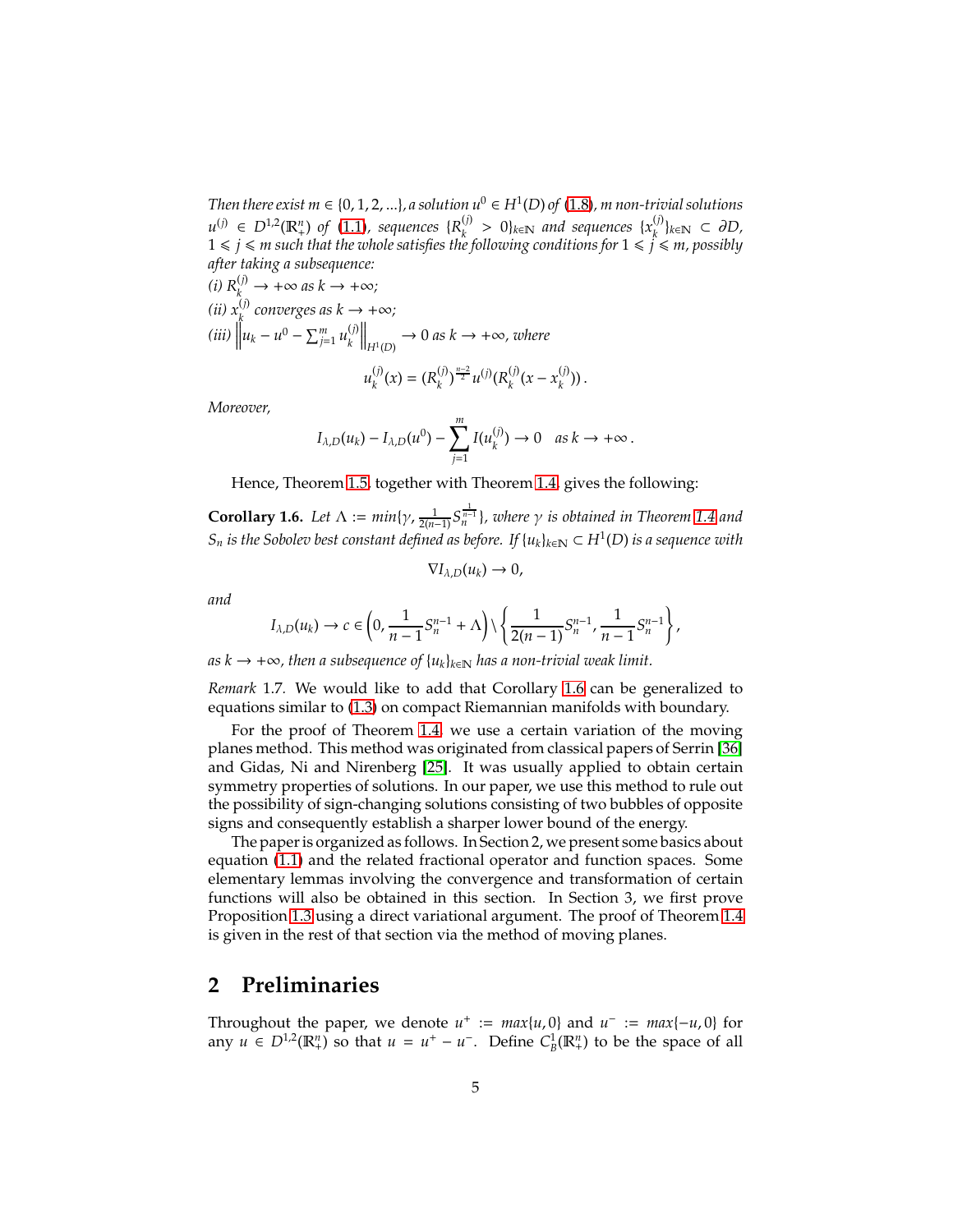bounded functions in *C* 1 (R*<sup>n</sup>* + ) with bounded gradient, endowed with the norm  $||u||_{C_{B}^{1}(\mathbb{R}_{+}^{n})} = ||u||_{L^{\infty}(\mathbb{R}_{+}^{n})} + ||\nabla u||_{L^{\infty}(\mathbb{R}_{+}^{n})}$ .

We also define  $\Gamma$  to be the set of all finite compositions of the following transformations on  $u \in D^{1,2}(\mathbb{R}^n_+)$ : the translations, rotations, rescalings and Kelvin transformation, respectively

$$
(y * u)(x, t) := u(x - y, t), y \in \mathbb{R}^{n-1},
$$
  
\n
$$
(A * u)(x, t) := u(A^{-1}x, t), A \in O(n - 1),
$$
  
\n
$$
(\varepsilon * u)(x, t) := \varepsilon^{-\frac{n-2}{2}} u\left(\frac{x}{\varepsilon}, \frac{t}{\varepsilon}\right), \varepsilon > 0,
$$
  
\n
$$
(K * u)(x, t) := |(x, t)|^{2-n} u\left(\frac{x}{|(x, t)|^2}, \frac{t}{|(x, t)|^2}\right)
$$

for any *x* ∈  $\mathbb{R}^{n-1}$  and *t* ≥ 0. Here *O*(*n* − 1) is the orthogonal group.

It is easy to see that the functional [\(1.4\)](#page-2-4) is invariant under any transformation of  $\Gamma$  and any  $T \in \Gamma$  maps solutions of [\(1.1\)](#page-0-0) to solutions of [\(1.1\)](#page-0-0). The following identities are easily verified:

$$
(y' * U)(\varepsilon, y; x, t) = U(\varepsilon, y + y'; x, t), y' \in \mathbb{R}^{n-1},
$$
  
\n
$$
(A * U)(\varepsilon, y; x, t) = U(\varepsilon, Ay; x, t), A \in O(n - 1),
$$
  
\n
$$
(\varepsilon' * U)(\varepsilon, y; x, t) = U(\varepsilon' \varepsilon, \varepsilon' y; x, t), \varepsilon' > 0,
$$
  
\n
$$
(K * U)(\varepsilon, y; x, t) = U\left(\frac{\varepsilon}{\varepsilon^2 + |y|^2}, \frac{y}{\varepsilon^2 + |y|^2}; x, t\right),
$$

where  $U(\varepsilon, y; x, t)$  are the standard bubbles defined in [\(1.6\)](#page-2-1).

The fractional Laplacian in R*<sup>n</sup>* is a non-local pseudo-differential operator of the form:

$$
(-\Delta)^s u(x) = C_{n,s} P.V. \int_{\mathbb{R}^n} \frac{u(x) - u(y)}{|x - y|^{n+2s}} dy
$$
  
=  $C_{n,s} \lim_{\epsilon \to 0^+} \int_{\mathbb{R}^n \setminus B_{\epsilon}(x)} \frac{u(x) - u(y)}{|x - y|^{n+2s}} dy,$  (2.1)

,

where 0 < *s* < 1, *Cn*,*<sup>s</sup>* is a positive constant depending only on *s* and *n* and *P*.*V*. stands for the Cauchy principle value. In order for the integral to make sense, we require  $u \in L^{2s} \cap C^{1,1}_{loc}(\mathbb{R}^n)$  where

$$
L^{2s}(\mathbb{R}^n) = \{u \in L^1_{loc}(\mathbb{R}^n) \mid \int_{\mathbb{R}^n} \frac{|u(x)|}{1 + |x|^{n+2s}} < +\infty\}.
$$

Let's start by proving some elementary lemmas that we need in the next section.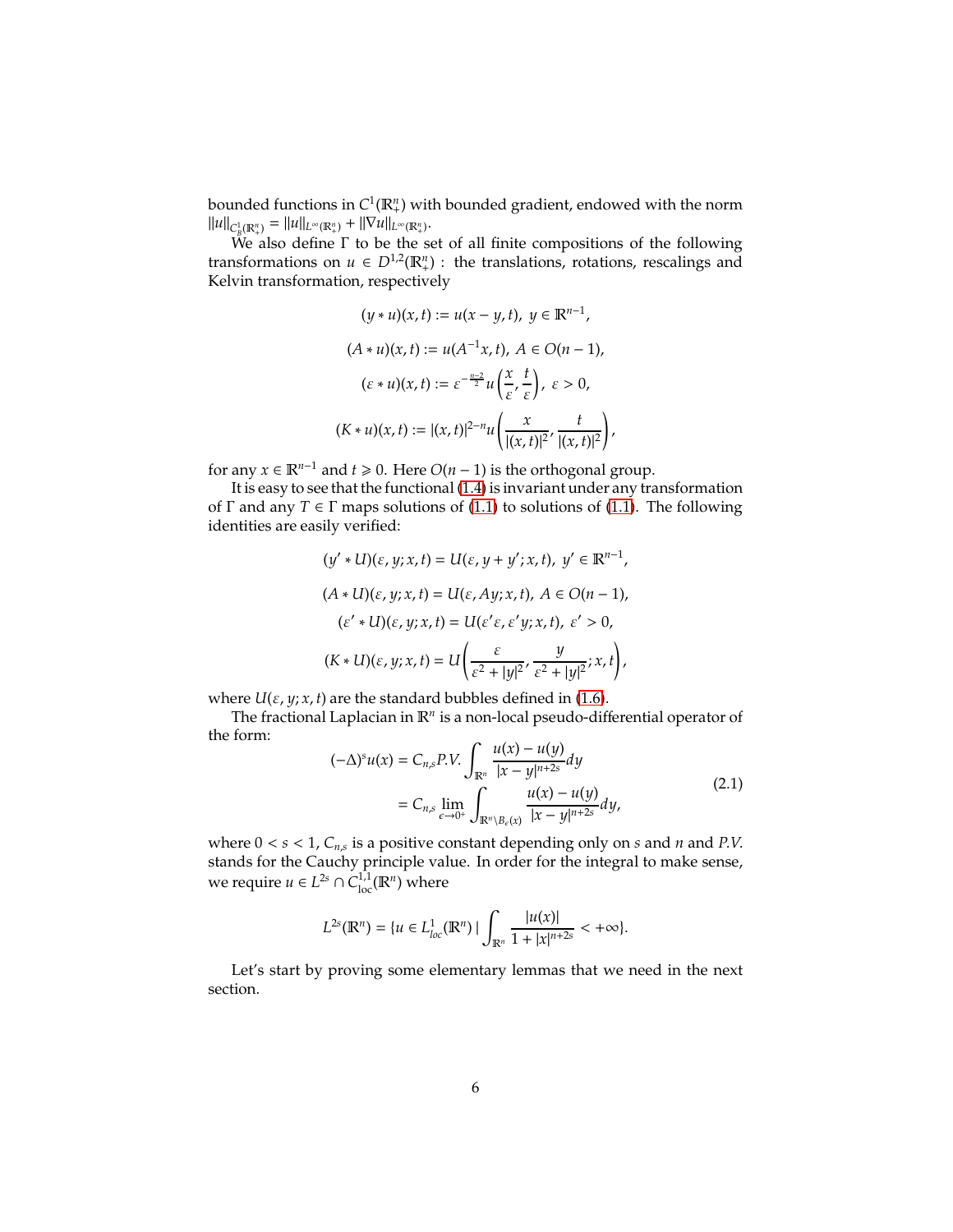<span id="page-6-1"></span>**Lemma 2.1.** *Suppose*  $\{u_k\}_{k \in \mathbb{N}}$  ⊂  $D^{1,2}(\mathbb{R}^n_+)$  *is a sequence of solutions to* [\(1.1\)](#page-0-0) *with*  $sup_{k \in \mathbb{N}} ||u_k||_D < +\infty$  and

<span id="page-6-0"></span>
$$
\lim_{k \to +\infty} \int_{B_{r_k}(x_k) \cap \partial \mathbb{R}^n_+} |u_k|^{2^*} = 0,
$$
\n(2.2)

*for any*  $x_k \in \partial \mathbb{R}^n_+$ , and  $r_k > 0$  with  $r_k \to 0$ . Then we have  $sup_{k \in \mathbb{N}} ||u_k||_{C^1_B(\mathbb{R}^n_+)} < +\infty$ .

Proof. In view of L<sup>p</sup>-estimates and Sobolev embedding theories, it is enough to prove that  $\{u_k\}_{k\in\mathbb{N}} \subset D^{1,2}(\mathbb{R}^n_+)$  is bounded in  $L^{\infty}(\mathbb{R}^n_+)$ . Let us assume by contradiction that there exists a sequence of points  $\{x_k\} \subset \partial \mathbb{R}^n_+$  such that

$$
s_k := ||u_k||_{L^{\infty}(\mathbb{R}^n_+)} = |u_k(x_k)| \to +\infty.
$$

Let  $v_k(x) := s_k^{-1} u_k \left( s_k^{-\frac{2}{n-2}} x + x_k \right)$ . By the scaling invariance of equation [\(1.1\)](#page-0-0) we see that  $\{v_k\}_{k\in\mathbb{N}}$  is a sequence of solutions to [\(1.1\)](#page-0-0) with  $||v_k||_{L^\infty(\mathbb{R}^n_+)} = |v_k(0)| = 1$  for all *k*. Therefore again in view of *L p* -estimates and Sovolev embedding theories we know that  $\{v_k\}_{k\in\mathbb{N}}$  is bounded in  $C^1_B(\mathbb{R}^n_+)$ . Let's assume that up to a subsequence, still denoted as  $v_k$ ,  $v_k \to v$  in  $C(B_1(0) \cap \mathbb{R}^n_+)$ . Let  $r_k := s_k^{-\frac{2}{n-2}} \to 0$  as  $k \to +\infty$ , we obtain using  $||v_k||_{L^{\infty}(\mathbb{R}^n_+)} = |v_k(0)| = 1$ :

$$
\int_{B_{r_k}(x_k)\cap \partial \mathbb{R}^n_+} |u_k|^{2^*} = \int_{B_1(0)\cap \partial \mathbb{R}^n_+} |v_k|^{2^*} \to \int_{B_1(0)\cap \partial \mathbb{R}^n_+} |v|^{2^*} > 0,
$$

which is a contradiction to [\(2.2\)](#page-6-0). This completes the proof.

Now let us use Lemma [2.1](#page-6-1) to obtain the following convergence result:

<span id="page-6-3"></span>**Lemma 2.2.** Let  $\{u_k\}_{k \in \mathbb{N}}$  ⊂  $D^{1,2}(\mathbb{R}^n_+)$  be a sequence of solutions to [\(1.1\)](#page-0-0) such that  $||u_k - w_k||_D$  → 0 *for some sequence*  $\{w_k\}_{k \in \mathbb{N}}$  ⊂  $D^{1,2}(\mathbb{R}^n_+) \cap C^1_B(\mathbb{R}^n_+)$  *which is bounded in*  $C_B^1(\mathbb{R}^n_+)$ *. Then*  $||u_k - w_k||_{L^{\infty}(\mathbb{R}^n_+)} \to 0$  *as k*  $\to +\infty$ *.* 

*Proof.* Observe that for any sequence  $\{x_k\} \subset \partial \mathbb{R}^n_+$ ,  $r_k > 0$ ,  $r_k \to 0$  we have by Sobolev inequality [\(1.5\)](#page-2-0):

$$
\begin{aligned} \left(\int_{B_{r_k}(x_k)\cap \partial \mathbb{R}^n_+} |u_k|^{2^*}\right)^{\frac{1}{2^*}} &\leq \|u_k-w_k\|_{L^{2^*}(\partial \mathbb{R}^n_+)} + \left(\int_{B_{r_k}(x_k)\cap \partial \mathbb{R}^n_+} |w_k|^{2^*}\right)^{\frac{1}{2^*}}\\ &\leq \|u_k-w_k\|_{L^{2^*}(\partial \mathbb{R}^n_+)} + o(1)\|w_k\|_{L^\infty(\mathbb{R}^n_+)}\\ &\to 0. \end{aligned}
$$

Thus it follows from Lemma [2.1](#page-6-1) that  $\{u_k\}_{k\in\mathbb{N}}$  is bounded in  $C^1_B(\mathbb{R}^n_+)$ . Assume by contradiction that for a subsequence, there exist points  $\{z_k\} \subset \mathbb{R}^n_+$  such that

<span id="page-6-2"></span>
$$
\liminf_{k \to +\infty} |u_k(z_k) - w_k(z_k)| > 0. \tag{2.3}
$$

Define  $\bar{u}_k(x) = u_k(x + z_k)$  and  $\bar{w}_k(x) = w_k(x + z_k)$ , then it is easy to see that  $\{\bar{u}_k\}_{k \in \mathbb{N}}$ and  $\{\bar{w}_k\}_{k\in\mathbb{N}}$  are uniformly bounded in  $C^1_B(\mathbb{R}^n_+)$ . Moreover,  $\|\bar{u}_k - \bar{w}_k\|_D \to 0$  in  $\mathbb{R}^n_+$ .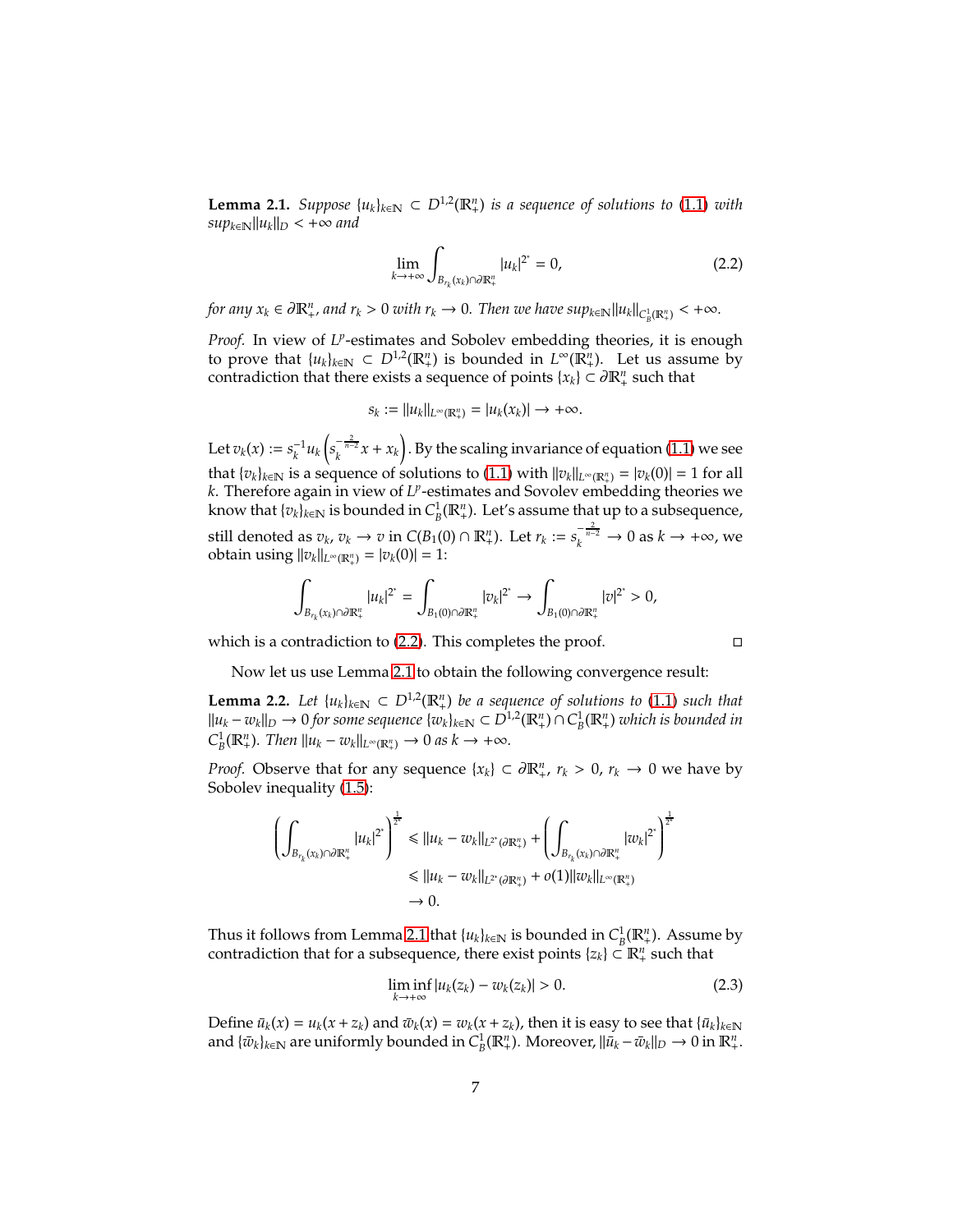We may assume without loss of generality that  $\bar{u}_k \to u$  in  $C_{loc}(\mathbb{R}^n_+)$  and  $\bar{w}_k \to w$ in  $C_{loc}(\mathbb{R}^n_+)$ . Thus we have by [\(2.3\)](#page-6-2):

$$
|u(0) - w(0)| > 0.
$$

Therefore, we have that

$$
\lim_{k\to+\infty}\int_{B_1(0)\cap\mathbb{R}^n_+}|\bar{u}_k(x)-\bar{w}_k(x)|=\int_{B_1(0)\cap\mathbb{R}^n_+}|u(x)-w(x)|>0.
$$

This contradicts the fact that  $\|\bar{u}_k - \bar{w}_k\|_D \to 0$  in  $\mathbb{R}^n_+$ , hence  $\bar{u}_k - \bar{w}_k \to 0$  in  $L^1_{loc}(\mathbb{R}^n_+)$ , therefore completing the proof of the lemma.

The next lemma establishes certain transformation properties of the standard bubbles *U*(ε, *y*).

<span id="page-7-0"></span>**Lemma 2.3.** *Let*  $\varepsilon$ ,  $\varepsilon' > 0$  *and*  $y$ ,  $y' \in \mathbb{R}^{n-1}$ *. Then there exists a transformation*  $T \in \Gamma$ *such that TU*(ε, *y*) = *U*(1, *z*),

$$
TU(\varepsilon, y) = U(1, z),
$$
  

$$
TU(\varepsilon', y') = U(1, -z),
$$

 $where z = (z_1, 0, \dots, 0) \in \mathbb{R}^{n-1}$  for some  $z_1 > 0$ .

*Proof.* We divide the proof into two cases:

- Case 1 :  $\varepsilon = \varepsilon'$ . After rescaling we may assume that  $\varepsilon = \varepsilon' = 1$ . Then we can find suitable translation and rotation that transform *y* and *y* ′ into *z* = (*z*<sub>1</sub>, 0, · · ·, 0) and −*z* = (−*z*<sub>1</sub>, 0, · · ·, 0) for some *z*<sub>1</sub> > 0. Thus there exists a transformation *T* in Γ as required.
- Case 2 :  $\varepsilon \neq \varepsilon'$ . Using proper rescaling, translation and rotation applied to both  $U(\varepsilon, y)$  and  $U(\varepsilon', y')$ , we may assume that  $(\varepsilon, y) = (1, 0)$ ,  $\varepsilon' > 0$  and  $y' = (y'_1, 0, \dots, 0)$  for some  $y'_1 \in \mathbb{R}$ . Apply a transformation of the form *K*  $\circ$  *y* where *K* is the Kelvin transformation and  $\bar{y} = (\bar{y}_1, 0, \dots, 0)$  for some  $\bar{y}_1 \in \mathbb{R}$ , and use the invariance properties of transformations in Section 2 to obtain

$$
(K \circ \bar{y}) * U(1,0) = U\left(\frac{1}{1 + \bar{y}_1^2}, \frac{\bar{y}}{1 + \bar{y}_1^2}\right),
$$
  

$$
(K \circ \bar{y}) * U(\varepsilon', y') = U\left(\frac{\varepsilon'}{(\varepsilon')^2 + (\bar{y}_1 + y_1')^2}, \frac{y' + \bar{y}}{(\varepsilon')^2 + (\bar{y}_1 + y_1')^2}\right).
$$

It is elementary to see that

$$
\frac{1}{1+\bar{y}_1^2} = \frac{\varepsilon'}{(\varepsilon')^2 + (\bar{y}_1 + y_1')^2}
$$

has a real solution  $\bar{y}_1 \in \mathbb{R}$ . Let  $\bar{y}_1$  be such a solution and set  $\frac{1}{1+\bar{y}_1^2} = \varepsilon_1 > 0$ . Then from above we know that there exists a transformation  $T \in \Gamma$  such that

$$
TU(\varepsilon,y)=U(\varepsilon_1,\theta),
$$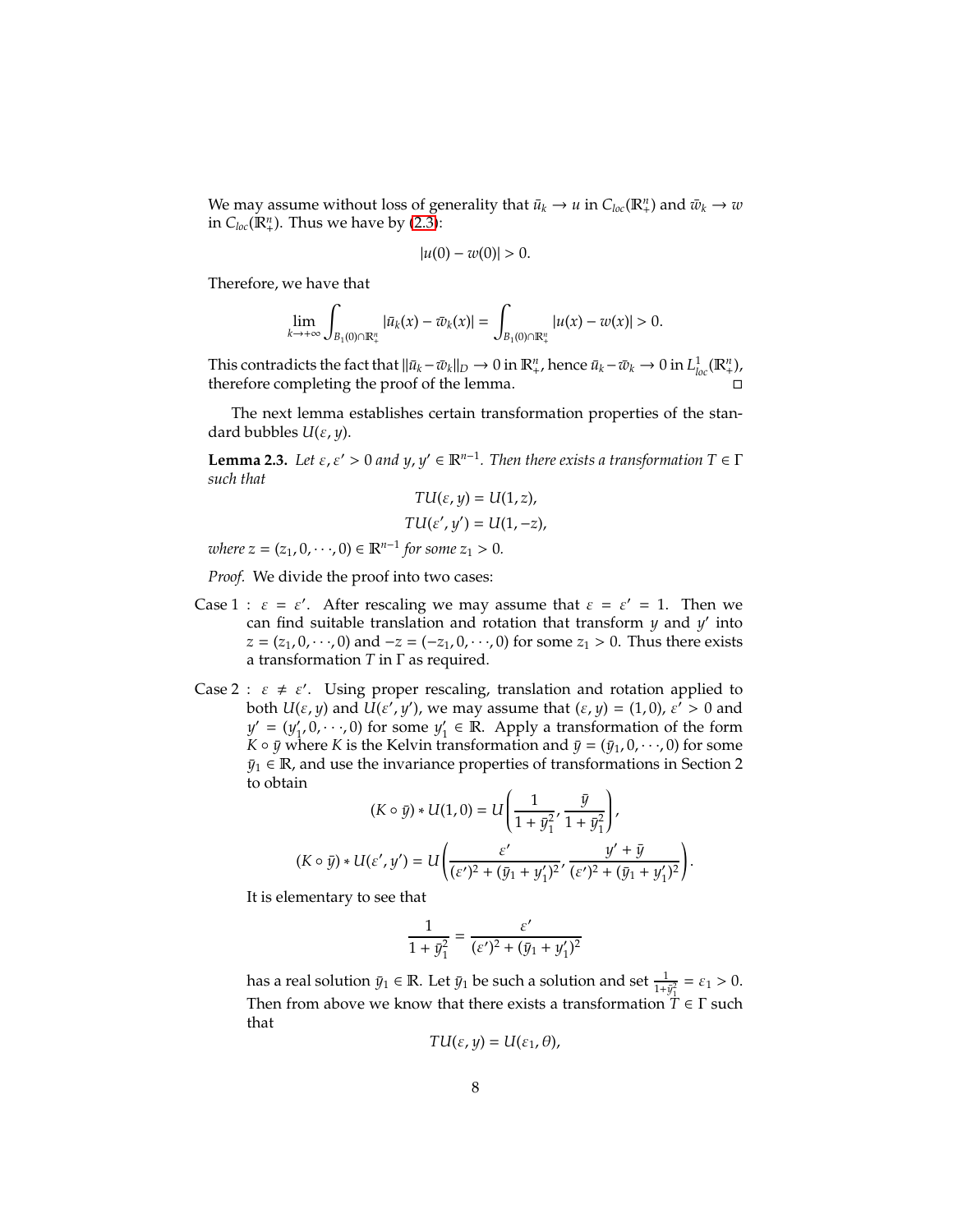$$
TU(\varepsilon',y')=U(\varepsilon_1,\theta'),
$$

for some  $\theta$ ,  $\theta' \in \mathbb{R}^{n-1}$ . Now we can proceed as in Case 1 to complete our proof.

 $\Box$ 

## **3 Energy lower bound**

We first prove Proposition [1.3](#page-3-1) which states that any sign-changing solution to [\(1.1\)](#page-0-0) has at least twice the energy of the standard bubbles.

*Proof of Proposition [1.3.](#page-3-1)* Let *u* be a sign-changing solution to [\(1.1\)](#page-0-0). Testing *u* ± to the equation and using Sobolev trace inequality [\(1.5\)](#page-2-0), we get

$$
0 = \int_{\mathbb{R}_+^n} (-\Delta u) u^{\pm} = \int_{\mathbb{R}_+^n} |\nabla u^{\pm}|^2 - \int_{\partial \mathbb{R}_+^n} |u^{\pm}|^{2^*}
$$
  
\n
$$
\geq (1 - S_n^{-\frac{2^*}{2}} ||u^{\pm}||_D^{2^*-2}) ||u^{\pm}||_{D^{\prime}}^2
$$

where  $2^* = \frac{2(n-1)}{n-2}$  $\frac{n-1}{n-2}$  is the critical exponent of the Sobolev trace embedding defined as before. In particular,  $||u^{\pm}||_{L^2}^{2^*}$  $L^{2^*}(\partial \mathbb{R}^n_+) = ||u^{\pm}||^2_D \neq 0$  and  $||u^{\pm}||^2_D \geq S_n^{n-1}$ , we have

$$
I(u^{\pm}) = \frac{1}{2(n-1)} ||u^{\pm}||_D^2 \ge \frac{1}{2(n-1)} S_n^{n-1}.
$$

We claim that it must hold:

$$
I(u^{\pm}) > \frac{1}{2(n-1)} S_n^{n-1}.
$$

If this is not the case, let us assume that

$$
I(u^+) = \frac{1}{2(n-1)} S_n^{n-1},
$$

then *u* <sup>+</sup> must be a solution to equation [\(1.1\)](#page-0-0). It follows from maximum principle that  $u^+ > 0$  which contradicts the fact that  $u$  is sign-changing. Therefore we must have

$$
I(u) = I(u^{+}) + I(u^{-}) > \frac{1}{n-1} S_{n}^{n-1}.
$$

This ends the proof of Proposition [1.3.](#page-3-1)

In the rest of this section, we will prove the sharper energy bound of Theorem [1.4.](#page-3-2) Let us first introduce some notations. Denote

$$
H_s := \{ x \in \mathbb{R}_+^n : x_1 > s, \ s \in \mathbb{R} \},
$$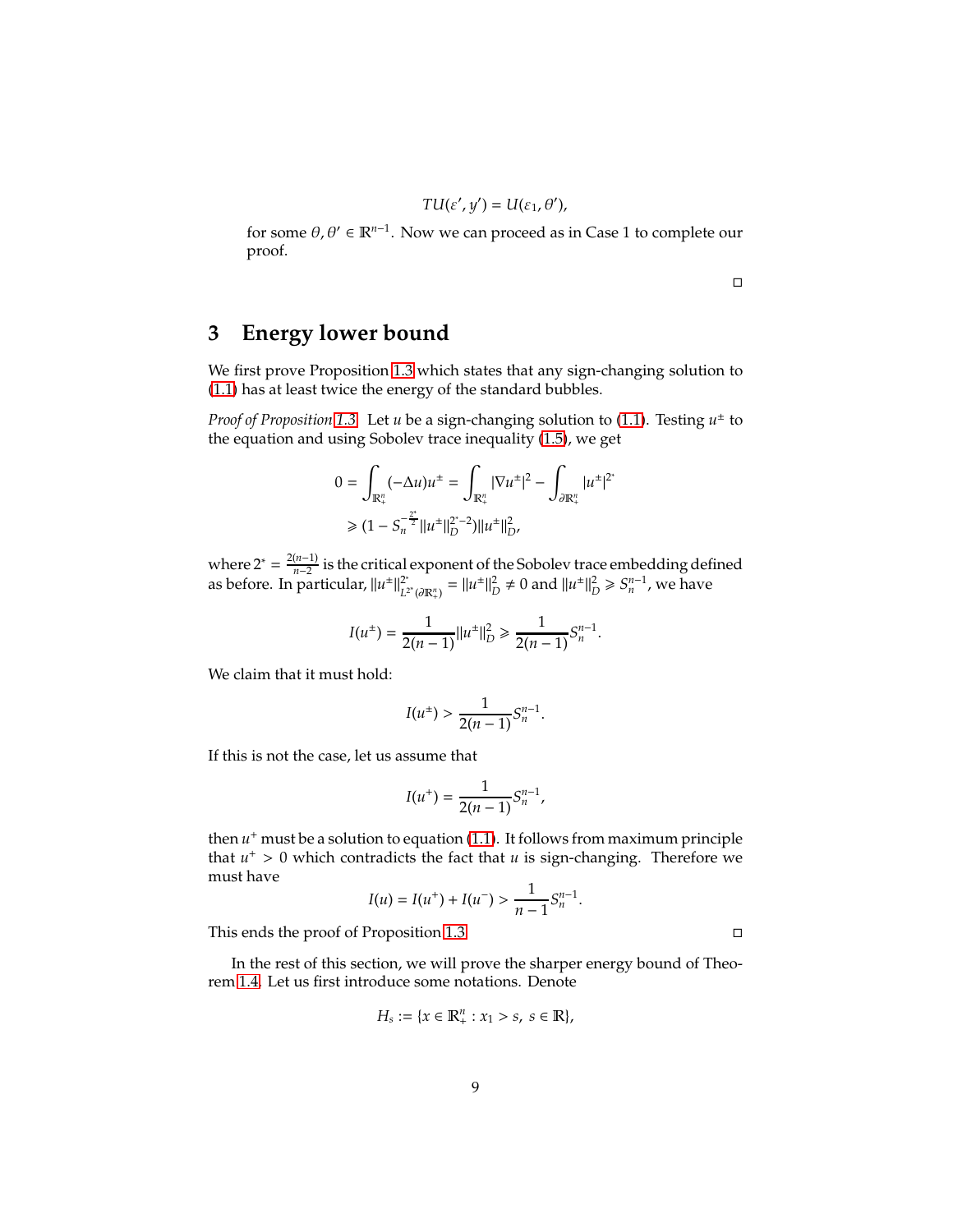$\partial' H_s := \{x \in \partial \mathbb{R}^n_+ : x_1 > s\}$  and  $\partial^+ H_s := \{x \in \partial H_s : x_1 = s\}$ . Denote also  $r_s(x)$  to be the reflection of a point  $x \in \mathbb{R}^n_+$  about the hyperplane  $\{x_1 = s\}$ . Set

<span id="page-9-1"></span>
$$
L := 2^{-\frac{n}{n-2}} \left(\frac{n-2}{n} S_n\right)^{n-1},\tag{3.1}
$$

where  $S_n$  is the Sobolev best constant as before.

The proof of Theorem [1.4](#page-3-2) is based on the following two propositions. First, we use a variation of the moving planes method to prove the Proposition [3.1](#page-9-0) which establishes the non-existence of sign-changing solutions to [\(1.1\)](#page-0-0) of a special shape.

<span id="page-9-0"></span>**Proposition 3.1.** *Let*  $H := H_0$  *be as defined before and*  $\Omega$  *be a non-empty compact subset of* ∂ ′*H. Then there is no sign-changing solution u* ∈ *D*1,<sup>2</sup> (R*<sup>n</sup>* + ) *to* [\(1.1\)](#page-0-0) *such that the following three conditions hold:*

- *1. u*(*x*) > *u*(*r*<sub>0</sub>(*x*)) *for x* ∈  $\Omega$ *,* 2.  $\int_{\partial \mathbb{R}^n_+\setminus {\{\Omega \cup r_0(\Omega)\}}} |u|^{2^*} < L$ ,
- *3.*  $\inf_{\partial' H} u > \inf_{\partial \mathbb{R}^n_+ \setminus \partial' H} u$ .

*Proof.* Let us prove by contradiction. Assume that there exists a sign-changing solution *u* to equation [\(1.1\)](#page-0-0) that satisfies conditions 1-3. Consider  $w_s := u - u \circ r_s$ where  $r_s$  is the reflection about the hyperplane  $\{x_1 = s\}$ . A direct calculation gives that *w<sup>s</sup>* satisfies:

$$
\begin{cases} \Delta w_s = 0 & \text{in } \mathbb{R}^n_+ \\ \frac{\partial w_s}{\partial v} + V_s w_s = 0 & \text{on } \partial \mathbb{R}^n_+, \end{cases}
$$
 (3.2)

where  $0 \le V_s \le (2^* - 1)(|u| + |u \circ r_s|)^{2^* - 2}$ .

Writing  $w_0^- = \max\{-w_0, 0\}$ , we have in particular that

$$
\begin{cases} \Delta w_0^- = 0 & \text{in } \mathbb{R}_+^n\\ \frac{\partial w_0^-}{\partial v} + V_0 w_0^- = 0 & \text{on } \partial \mathbb{R}_+^n. \end{cases}
$$

Since  $w_0^-$  = 0 on  $\partial^+ H$  and in a neighbourhood of Ω, an integration by parts gives

$$
||w_0^-||_D^2 = \int_{\partial' H \backslash \Omega} V_0(w_0^-)^2 \le ||V_0||_{L^{n-1}(\partial' H \backslash \Omega)} ||w_0^-||_{L^{2^*}(\partial' H \backslash \Omega)}^2.
$$

On the other hand, by condition 2 we obtain

$$
\int_{\partial' H \backslash \Omega} |V_0|^{n-1} \le (2^* - 1)^{n-1} \int_{\partial' H \backslash \Omega} (|u| + |u \circ r_0|)^{2^*}
$$
  

$$
\le (2^* - 1)^{n-1} 2^{2^* - 1} \int_{\partial' \mathbb{R}_+^n \backslash \{\Omega \cup (r_0(\Omega))\}} |u|^{2^*}
$$
  

$$
< (2^* - 1)^{n-1} 2^{2^* - 1} L.
$$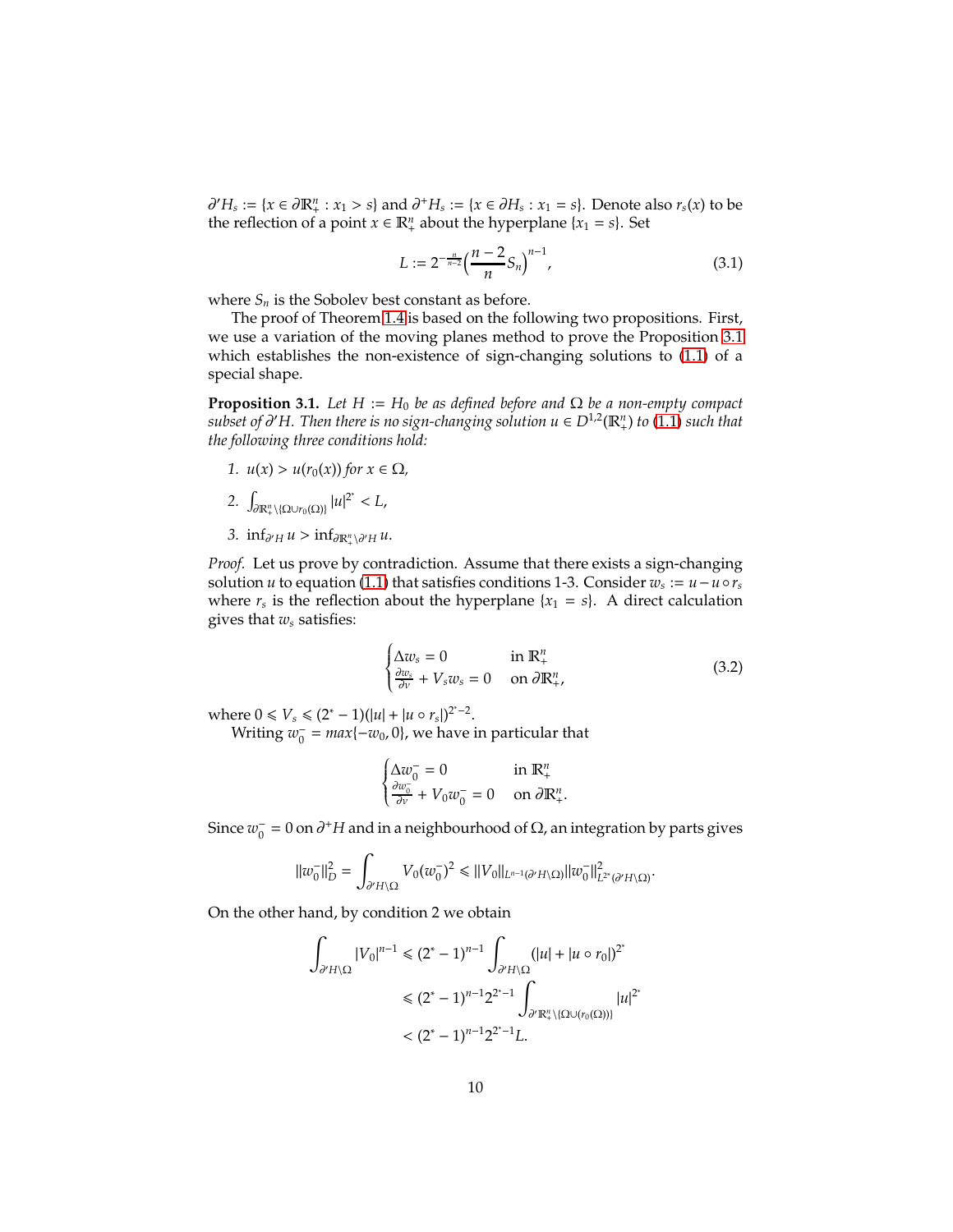So, by the Sobolev trace inequality [\(1.5\)](#page-2-0),

<span id="page-10-0"></span>
$$
S_n||w_0^-||_{L^{2^*}(\partial' H \setminus \Omega)}^2 \le ||V_0||_{L^{n-1}(\partial' H \setminus \Omega)}||w_0^-||_{L^{2^*}(\partial' H \setminus \Omega)}^2
$$
  

$$
<((2^*-1)^{n-1}2^{2^*-1}L)^{\frac{1}{n-1}}||w_0^-||_{L^{2^*}(\partial' H \setminus \Omega)}^2.
$$
(3.3)

Since  $((2^* - 1)^{n-1}2^{2^* - 1}L)^{\frac{1}{n-1}} = S_n$  by the definition of *L*, we get  $w_0^- ≡ 0$  on  $\partial' H \setminus \Omega$ . In particular, *w*<sup>0</sup> > 0 in ∂ ′*H*. Set

$$
\bar{s} = \sup\{s \in \mathbb{R} : w_s \ge 0 \text{ in } \partial' H_s\} \ge 0.
$$

Since *u* > 0 somewhere on  $\partial \mathbb{R}^n_+$  and  $u \to 0$  as  $|x| \to +\infty$ ,  $w_s < 0$  for some *x* in  $∂'H<sub>s</sub>$  for large *s*. Thus  $\bar{s}$  < +∞. By continuity  $w_{\bar{s}} \ge 0$  in  $∂'H_{\bar{s}}$ . Since  $w_{\bar{s}} = 0$  on  $\partial^+ H_{\bar{s}}$ , it follows from the strong maximum principle that either  $w_{\bar{s}} \equiv 0$  or  $w_{\bar{s}} > 0$ in  $\partial' H_{\bar{s}}$ . But  $w_{\bar{s}} \equiv 0$  is impossible because condition 3 implies that

$$
\inf_{\partial' H_s} u \geq \inf_{\partial' H} u > \inf_{\partial \mathbb{R}^n_+ \setminus \partial' H} u \geq \inf_{\partial \mathbb{R}^n_+ \setminus \partial' H_s} u.
$$

Thus we have  $w_{\bar{s}} > 0$  on  $\partial' H_{\bar{s}}$ . Choose a sufficiently large compact set  $\Omega_1 \subset \partial' H_{\bar{s}}$ such that

$$
\int_{\partial \mathbb{R}^n_+\setminus \{\Omega_1\cup r_{\bar{s}}(\Omega_1)\}} |u|^{2^*}
$$

We can also choose  $s_1 > \bar{s}$  close to  $\bar{s}$  such that  $\Omega_1 \subset \partial' H_{s_1}$ ,  $w_{s_1} > 0$  in  $\Omega_1$  and

$$
\int_{\partial \mathbb{R}^n_+\setminus \{\Omega_1\cup r_{s_1}(\Omega_1)\}} |u|^{2^*}
$$

Using an inequality similar to [\(3.3\)](#page-10-0) and arguing as before we conclude that  $w_{s_1} \ge 0$  on  $\partial' H_{s_1}$ . This contradicts the definition of *s*̃. Thus we have finished the  $\Box$ proof.

The second part of the proof of Theorem [1.4](#page-3-2) is the following approximation result:

<span id="page-10-2"></span>**Proposition 3.2.** *Let* {*uk*}*k*∈<sup>N</sup> *be a sequence of sign-changing solutions of* [\(1.1\)](#page-0-0) *such that*  $I(u_k) \to \frac{1}{n-1} S^{n-1}$ . Then there exists a sequence of transformations  $\{T_k\}_{k\in\mathbb{N}}$  *in*  $\Gamma$ *and positive numbers*  $\{z_{k,1}\}_{k\in\mathbb{N}}$  *such that, up to a subsequence,*  $z_{k,1} \rightarrow +\infty$ *,* 

$$
||T_k u_k - U(1, z_k) + U(1, -z_k)||_D \to 0,
$$

*and*

$$
||T_ku_k - U(1, z_k) + U(1, -z_k)||_{L^{\infty}(\mathbb{R}^n_+)} \to 0,
$$

 $where z_k = (z_{k,1}, 0, \dots, 0) \in \mathbb{R}^{n-1}.$ 

*Proof.* For all *k* we test  $u_k^{\pm}$  to equation [\(1.1\)](#page-0-0) to obtain

<span id="page-10-1"></span>
$$
I(u_k^{\pm}) = \frac{1}{2(n-1)} ||u_k^{\pm}||_D^2 = \frac{1}{2(n-1)} ||u_k^{\pm}||_{L^{2^*}(\partial \mathbb{R}_+^n)}^2 \ge \frac{1}{2(n-1)} S_n^{n-1}.
$$
 (3.4)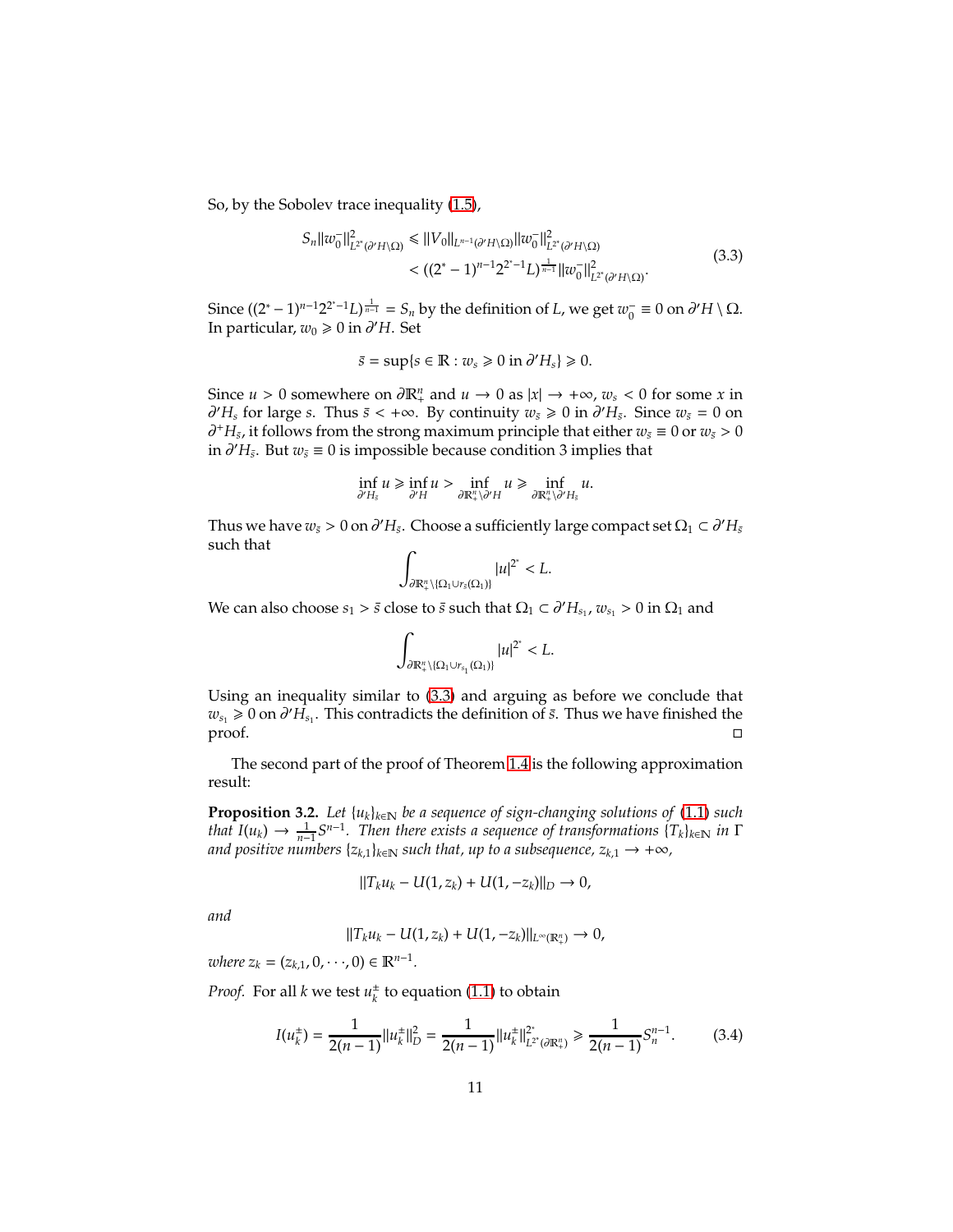By the assumption of the proposition we obtain

$$
I(u_k) = I(u_k^+) + I(u_k^-) \to \frac{1}{n-1} S_n^{n-1}.
$$

So we must have

$$
I(u_k^{\pm}) \rightarrow \frac{1}{2(n-1)} S_n^{n-1}.
$$

Again by equation [\(3.4\)](#page-10-1) we have

$$
\frac{||u_k^{\pm}||_D^2}{||u_k^{\pm}||_{L^{2^*}(\partial \mathbb{R}^n_+)}^2} = \left(2(n-1)I(u_k^{\pm})\right)^{\frac{1}{n-1}} \to S_n.
$$

Thus it follows from classical results by Escobar [\[19\]](#page-13-12) and Lions [\[29\]](#page-14-14) that there exist  $\varepsilon_k^{(1)}$  $k^{(1)}$ ,  $\varepsilon_k^{(2)}$  $y_k^{(2)} > 0, y_k^{(1)}$  $\frac{(1)}{k}$ ,  $y_k^{(2)}$  $\mathbf{k}^{(2)}$  ∈  $\mathbb{R}^{n-1}$  such that

$$
||u_k^+ - U(\varepsilon_k^{(1)}, y_k^{(1)})||_D \to 0,
$$
  

$$
||u_k^- - U(\varepsilon_k^{(2)}, y_k^{(2)})||_D \to 0.
$$

As a result,

$$
||u_k - U(\varepsilon_k^{(1)}, y_k^{(1)}) + U(\varepsilon_k^{(2)}, y_k^{(2)})||_D \to 0.
$$

From Lemma [2.3](#page-7-0) there exists a transformation  $T_k \in \Gamma$  such that  $T_k U(\varepsilon_k^{(1)})$  $\mathcal{y}_k^{(1)}$ ,  $\mathcal{Y}_k^{(1)}$  $\binom{11}{k}$  =  $U(1, z_k)$  and  $T_k U(\varepsilon_k^{(2)})$ *k* , *y* (2)  $\chi_k^{(2)}$ ) =  $U(1, -z_k)$  for some  $z_k = (z_{k,1}, 0, \dots, 0)$  where  $z_{k,1} > 0$ . Therefore

$$
||T_k u_k - U(1, z_k) + U(1, -z_k)||_D \to 0.
$$

Using Lemma [2.2](#page-6-3) we have

$$
||T_k u_k - U(1, z_k) + U(1, -z_k)||_{L^{\infty}(\mathbb{R}^n_+)} \to 0.
$$

Now let's prove that  $z_{k,1} \rightarrow +\infty$ . Suppose not, then up to a subsequence we assume  $z_{k,1} \to z_1 \ge 0$ . If  $z_1 = 0$ , then  $T_k u_k \to 0$  in  $D^{1,2}(\mathbb{R}^n_+)$  which is impossible since *I*(*T<sub>k</sub>u<sub>k</sub>*) →  $\frac{1}{n-1}S_n^{n-1}$ . If *z*<sub>1</sub> > 0, then *u* = *U*(1, *z*<sub>1</sub>)−*U*(1, −*z*<sub>1</sub>) is a sign-changing solution to equation [\(1.1\)](#page-0-0) with  $I(u) = \frac{1}{n-1} S_n^{n-1}$ . This contradicts Proposition [1.3.](#page-3-1) Therefore we must have  $z_{k,1} \rightarrow +\infty$ .

Now we are ready to prove Theorem [1.4.](#page-3-2)

*Proof of Theorem [1.4.](#page-3-2)* Assume by contradiction that there exists a sequence of solutions  $\{u_k\}_{k\in\mathbb{N}} \subset D^{1,2}(\mathbb{R}^n_+)$  such that  $I(u_k) \to \frac{1}{n-1}S_n^{n-1}$ . Then by Proposition [3.2,](#page-10-2) there exists a sequence of transformations  $T_k \in \Gamma$  such that

$$
||T_k u_k - U(1, z_k) + U(1, -z_k)||_D \to 0,
$$

and

<span id="page-11-0"></span>
$$
||T_k u_k - U(1, z_k) + U(1, -z_k)||_{L^\infty(\mathbb{R}^n_+)} \to 0,
$$
\n(3.5)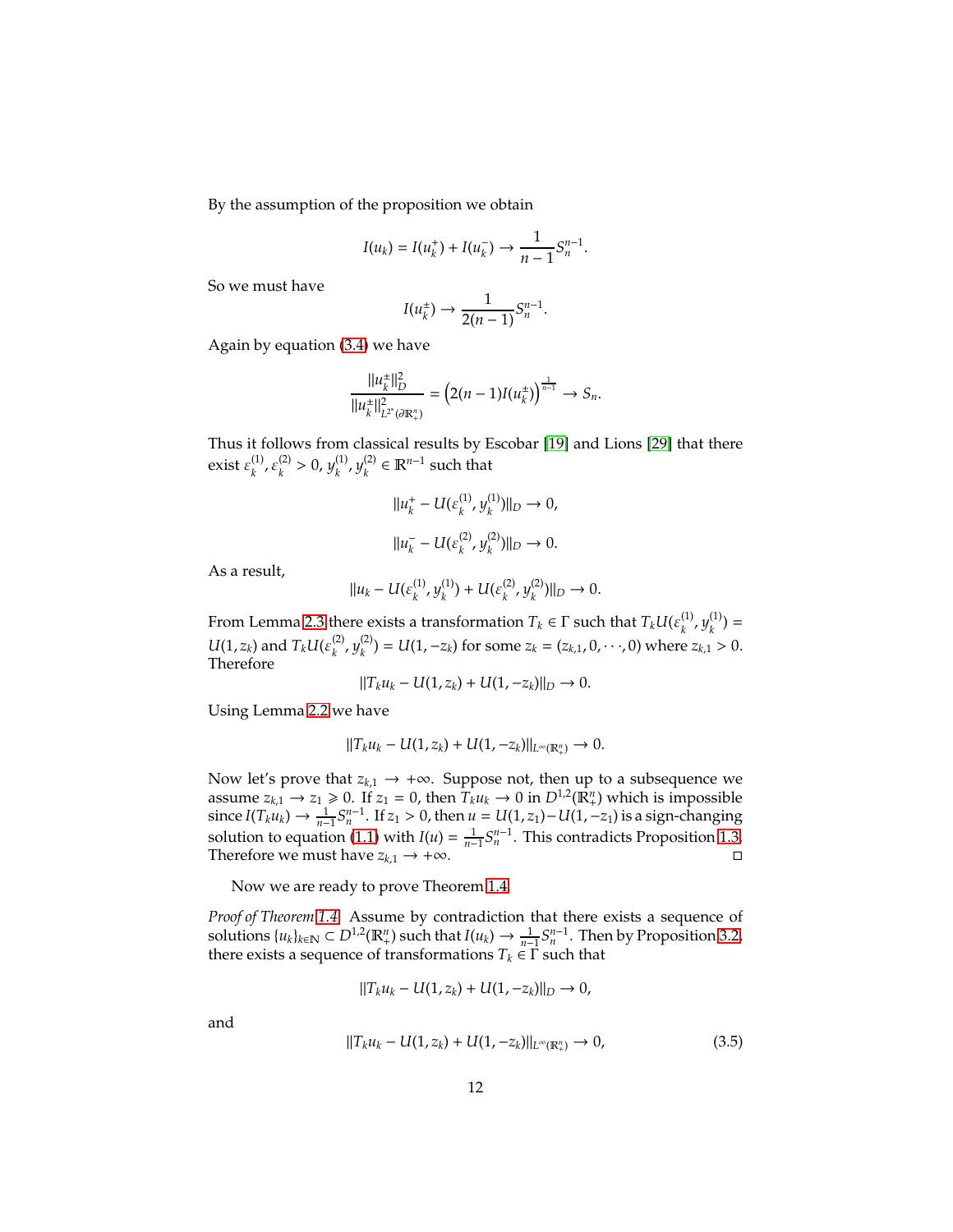where  $z_k = (z_{k,1}, 0, \dots, 0) \in \mathbb{R}^{n-1}$ ,  $z_{k,1} \to +\infty$ . Let  $v_k = T_k u_k$ . Then using the invariance properties of equation [\(1.1\)](#page-0-0) we know  $\{v_k\}_{k\in\mathbb{N}}$  are sign-changing solutions to  $(1.1)$  as well. Choose  $R > 0$  large enough such that

$$
\left(\int_{\partial \mathbb{R}^n_+\setminus B_R(0)} U(1,0)^{2^*}\right)^{\frac{1}{2^*}} < \frac{L^{\frac{1}{2^*}}}{2},
$$

where *L* is defined in [\(3.1\)](#page-9-1). Since  $||v_k - U(1, z_k) + U(1, -z_k)||_{L^2(\partial \mathbb{R}^n_+)}$  → 0 and  $z_{k,1}$  → +∞, by Sobolev inequality [\(1.5\)](#page-2-0), we know

$$
\int_{\partial \mathbb{R}^n_+\setminus \{B_R(z_k)\cup r_0(B_R(z_k)\}} |v_k|^{2^*} < L,
$$

for *k* large enough. Moreover, by [\(3.5\)](#page-11-0) we have  $v_k > 0$  in  $B_R(z_k) \cap \partial \mathbb{R}^n_+$ ,  $v_k < 0$ in *r*<sub>0</sub>( $B_R(z_k)$ ) ∩ ∂ $\mathbb{R}^n_+$  and  $\inf_{\partial' H} v_k > \inf_{\partial \mathbb{R}^n_+\setminus \partial' H} v_k$  for *k* large enough. However it follows from Proposition [3.1](#page-9-0) that such solutions  $\{v_k\}_{k∈\mathbb{N}}$  of [\(1.1\)](#page-0-0) do not exist. This gives a contradiction and finishes the proof of Theorem [1.4.](#page-3-2)

 $\Box$ 

#### <span id="page-12-6"></span>**References**

- [1] Emerson Abreu, Ezequiel Barbosa, and Joel Cruz Ramirez. Infinitely many sign-changing solutions of a critical fractional equation. *Ann. Mat. Pura Appl.*, 2021. https://doi.org/10.1007/s10231-021-01141-2.
- <span id="page-12-2"></span>[2] Sérgio de Moura Almaraz. An existence theorem of conformal scalar-flat metrics on manifolds with boundary. *Pacific J. Math.*, 248(1):1–22, 2010.
- <span id="page-12-3"></span>[3] Sérgio de Moura Almaraz. Blow-up phenomena for scalar-flat metrics on manifolds with boundary. *J. Di*ff*erential Equations*, 251(7):1813–1840, 2011.
- <span id="page-12-4"></span>[4] Sérgio de Moura Almaraz. A compactness theorem for scalar-flat metrics on manifolds with boundary. *Calc. Var. Partial Di*ff*erential Equations*, 41(3- 4):341–386, 2011.
- <span id="page-12-7"></span>[5] Sérgio Almaraz. The asymptotic behavior of Palais-Smale sequences on manifolds with boundary. *Pacific J. Math.*, 269(1):1–17, 2014.
- <span id="page-12-5"></span>[6] Sérgio Almaraz, Olivaine S. de Queiroz, and Shaodong Wang. A compactness theorem for scalar-flat metrics on 3-manifolds with boundary. *J. Funct. Anal.*, 277(7):2092–2116, 2019.
- <span id="page-12-1"></span>[7] B. Ammann and E. Humbert. The second Yamabe invariant. *J. Funct. Anal.*, 235(2):377–412, 2006.
- <span id="page-12-0"></span>[8] Thierry Aubin. Équations différentielles non linéaires et problème de Yamabe concernant la courbure scalaire. *J. Math. Pures Appl. (9)*, 55(3):269–296, 1976.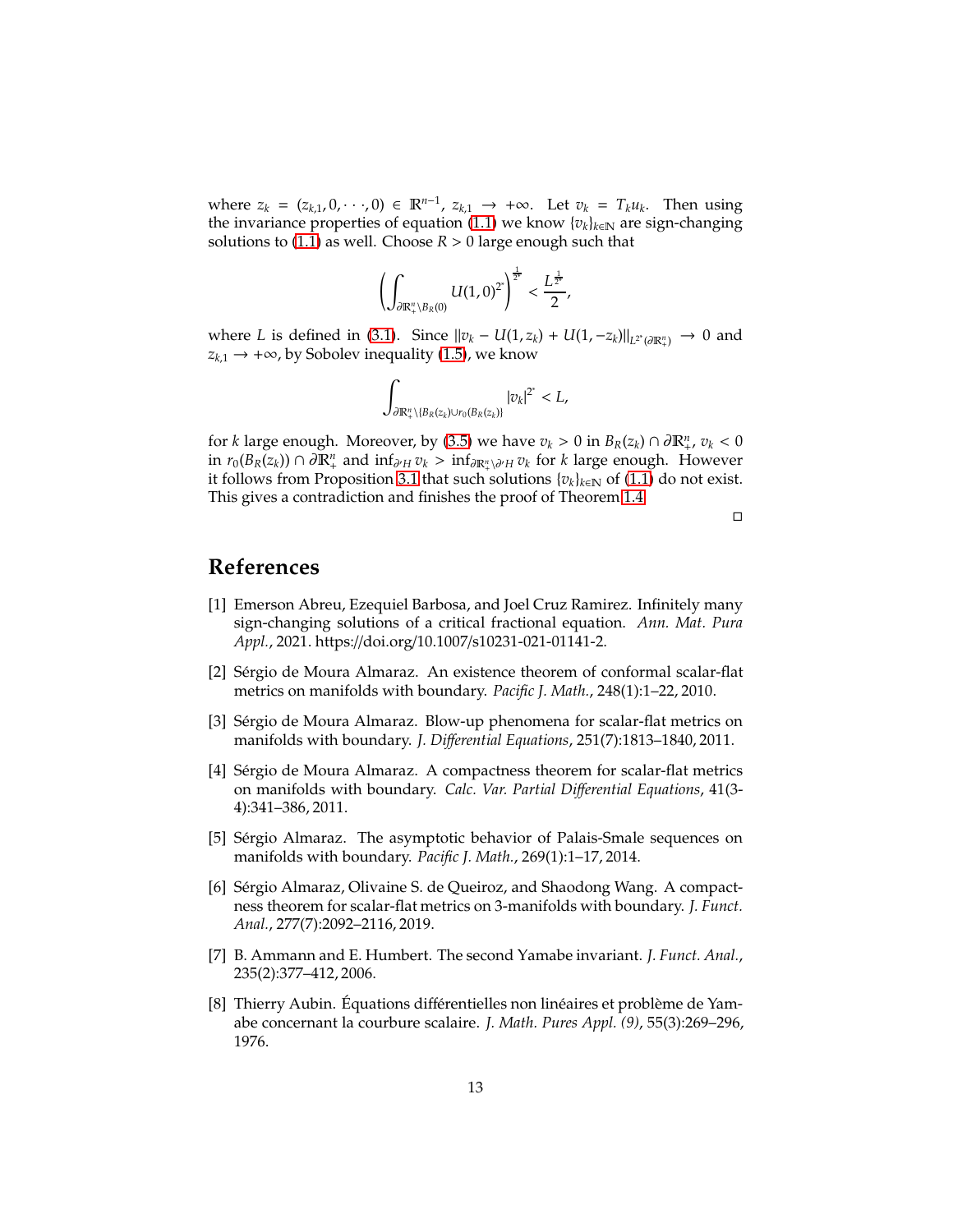- <span id="page-13-9"></span><span id="page-13-0"></span>[9] Simon Brendle. Blow-up phenomena for the Yamabe equation. *J. Amer. Math. Soc.*, 21(4):951–979, 2008.
- [10] Simon Brendle and Szu-Yu Sophie Chen. An existence theorem for the Yamabe problem on manifolds with boundary. *J. Eur. Math. Soc. (JEMS)*, 16(5):991–1016, 2014.
- <span id="page-13-1"></span>[11] Simon Brendle and Fernando C. Marques. Blow-up phenomena for the Yamabe equation. II. *J. Di*ff*erential Geom.*, 81(2):225–250, 2009.
- <span id="page-13-13"></span>[12] Luis Caffarelli and Luis Silvestre. An extension problem related to the fractional Laplacian. *Comm. Partial Di*ff*erential Equations*, 32(7-9):1245–1260, 2007.
- <span id="page-13-8"></span><span id="page-13-3"></span>[13] Pascal Cherrier. Problèmes de Neumann non linéaires sur les variétés riemanniennes. *J. Funct. Anal.*, 57(2):154–206, 1984.
- [14] Mónica Clapp and Juan Carlos Fernández. Multiplicity of nodal solutions to the Yamabe problem. *Calc. Var. Partial Di*ff*erential Equations*, 56(5):Paper No. 145, 22, 2017.
- <span id="page-13-4"></span>[15] Mónica Clapp, Alberto Saldaña, and Andrzej Szulkin. Phase separation, optimal partitions, and nodal solutions to the Yamabe equation on the sphere. *Int. Math. Res. Not. IMRN*, (5):3633–3652, 2021.
- <span id="page-13-5"></span>[16] Manuel del Pino, Monica Musso, Frank Pacard, and Angela Pistoia. Large energy entire solutions for the Yamabe equation. *J. Di*ff*erential Equations*, 251(9):2568–2597, 2011.
- <span id="page-13-6"></span>[17] Manuel del Pino, Monica Musso, Frank Pacard, and Angela Pistoia. Torus action on  $S<sup>n</sup>$  and sign-changing solutions for conformally invariant equations. *Ann. Sc. Norm. Super. Pisa Cl. Sci. (5)*, 12(1):209–237, 2013.
- <span id="page-13-2"></span>[18] Wei Yue Ding. On a conformally invariant elliptic equation on  $\mathbb{R}^n$ . *Comm. Math. Phys.*, 107(2):331–335, 1986.
- <span id="page-13-12"></span>[19] José F. Escobar. Sharp constant in a Sobolev trace inequality. *Indiana Univ. Math. J.*, 37(3):687–698, 1988.
- <span id="page-13-7"></span>[20] José F. Escobar. Conformal deformation of a Riemannian metric to a scalar flat metric with constant mean curvature on the boundary. *Ann. of Math. (2)*, 136(1):1–50, 1992.
- <span id="page-13-10"></span>[21] Veronica Felli and Mohameden Ould Ahmedou. Compactness results in conformal deformations of Riemannian metrics on manifolds with boundaries. *Math. Z.*, 244(1):175–210, 2003.
- <span id="page-13-11"></span>[22] Veronica Felli and Mohameden Ould Ahmedou. A geometric equation with critical nonlinearity on the boundary. *Pacific J. Math.*, 218(1):75–99, 2005.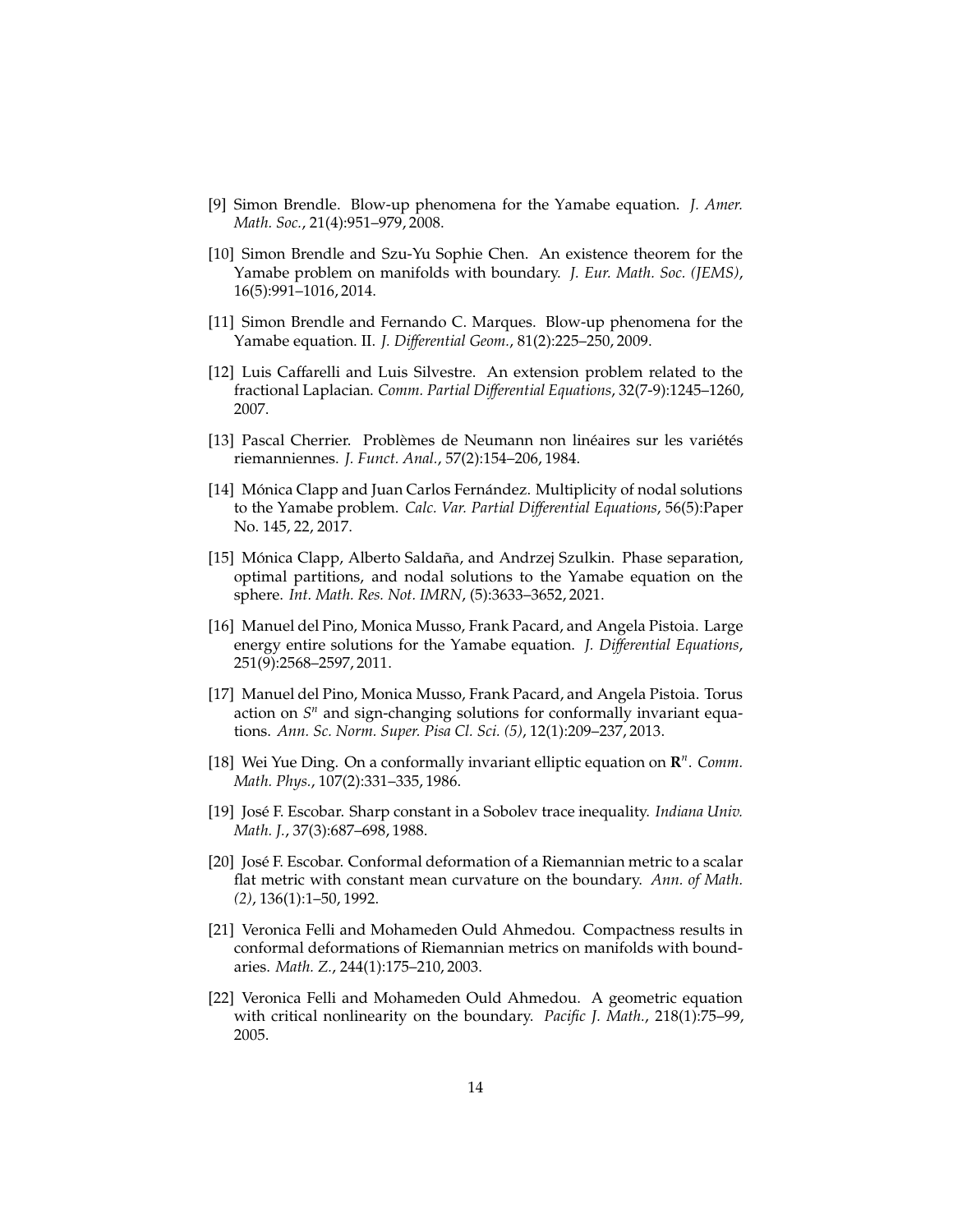- <span id="page-14-3"></span>[23] Juan Carlos Fernández and Jimmy Petean. Low energy nodal solutions to the Yamabe equation. *J. Di*ff*erential Equations*, 268(11):6576–6597, 2020.
- <span id="page-14-10"></span>[24] Marco G. Ghimenti and Anna Maria Micheletti. A compactness result for scalar-flat metrics on low dimensional manifolds with umbilic boundary. *Calc. Var. Partial Di*ff*erential Equations*, 60(3):Paper No. 119, 24, 2021.
- <span id="page-14-13"></span><span id="page-14-4"></span>[25] B. Gidas, Wei Ming Ni, and L. Nirenberg. Symmetry and related properties via the maximum principle. *Comm. Math. Phys.*, 68(3):209–243, 1979.
- [26] Guillermo Henry. Second Yamabe constant on Riemannian products. *J. Geom. Phys.*, 114:260–275, 2017.
- <span id="page-14-2"></span>[27] M. A. Khuri, F. C. Marques, and R. M. Schoen. A compactness theorem for the Yamabe problem. *J. Di*ff*erential Geom.*, 81(1):143–196, 2009.
- <span id="page-14-11"></span>[28] Seunghyeok Kim, Monica Musso, and Juncheng Wei. Compactness of scalar-flat conformal metrics on low-dimensional manifolds with constant mean curvature on boundary. Ann. Inst. H. Poincaré Anal. Non Linéaire, 38(6):1763–1793, 2021.
- <span id="page-14-14"></span><span id="page-14-7"></span>[29] P.-L. Lions. The concentration-compactness principle in the calculus of variations. The limit case. II. *Rev. Mat. Iberoamericana*, 1(2):45–121, 1985.
- [30] Fernando C. Marques. Existence results for the Yamabe problem on manifolds with boundary. *Indiana Univ. Math. J.*, 54(6):1599–1620, 2005.
- <span id="page-14-8"></span>[31] Fernando C. Marques. Conformal deformations to scalar-flat metrics with constant mean curvature on the boundary. *Comm. Anal. Geom.*, 15(2):381– 405, 2007.
- <span id="page-14-9"></span>[32] Martin Mayer and Cheikh Birahim Ndiaye. Barycenter technique and the Riemann mapping problem of Cherrier-Escobar. *J. Di*ff*erential Geom.*, 107(3):519–560, 2017.
- <span id="page-14-5"></span>[33] Monica Musso and Juncheng Wei. Nondegeneracy of nodal solutions to the critical Yamabe problem. *Comm. Math. Phys.*, 340(3):1049–1107, 2015.
- <span id="page-14-6"></span>[34] Jimmy Petean. On nodal solutions of the Yamabe equation on products. *J. Geom. Phys.*, 59(10):1395–1401, 2009.
- <span id="page-14-0"></span>[35] Richard Schoen. Conformal deformation of a Riemannian metric to constant scalar curvature. *J. Di*ff*erential Geom.*, 20(2):479–495, 1984.
- <span id="page-14-12"></span>[36] James Serrin. A symmetry problem in potential theory. *Arch. Rational Mech. Anal.*, 43:304–318, 1971.
- <span id="page-14-1"></span>[37] Neil S. Trudinger. Remarks concerning the conformal deformation of Riemannian structures on compact manifolds. *Ann. Scuola Norm. Sup. Pisa Cl. Sci. (3)*, 22:265–274, 1968.